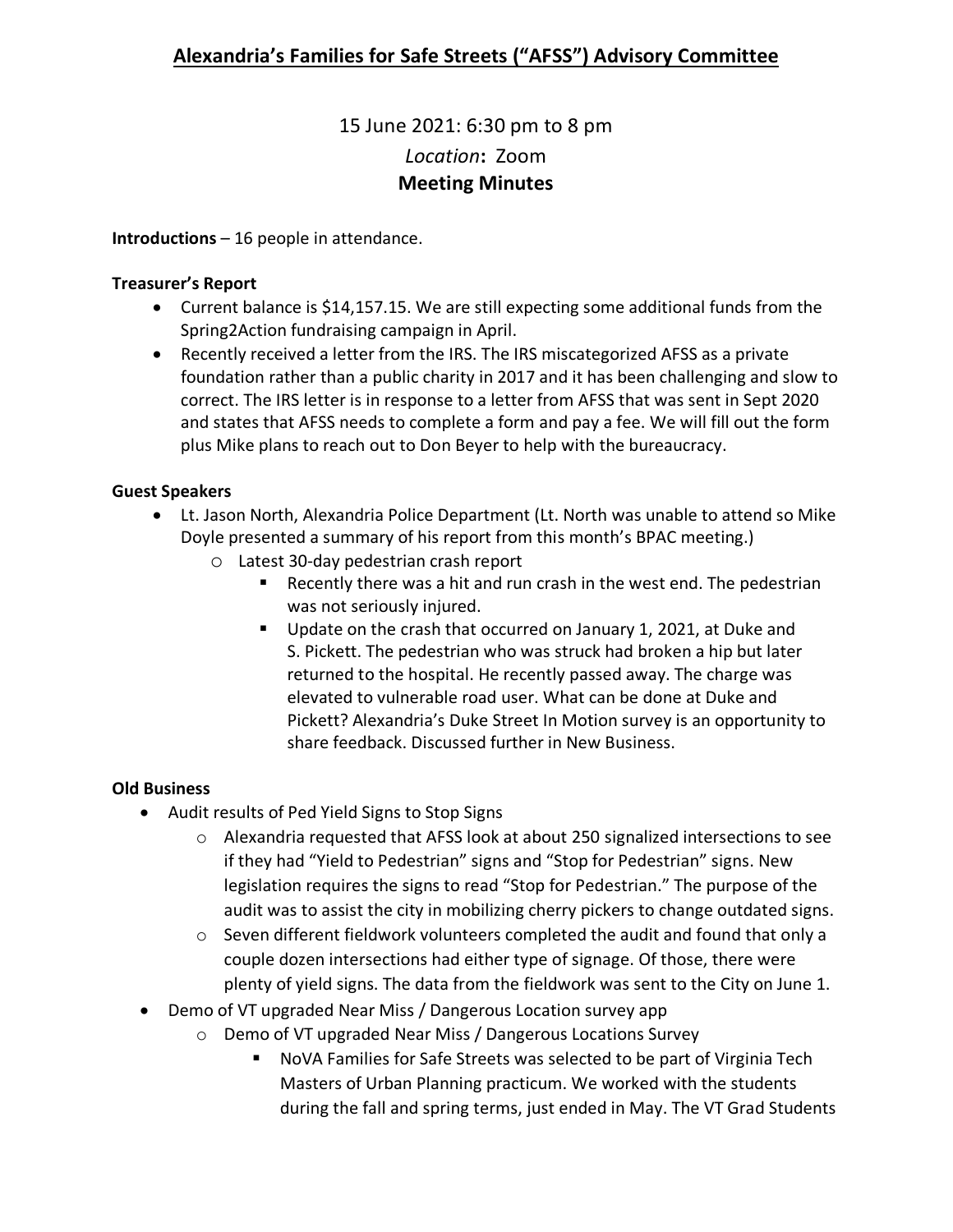were instrumental in the development near miss / dangerous intersections survey, and researched outreach strategies best practices at similar organizations in the region.

- Link to new NM survey: [NM survey](https://survey123.arcgis.com/share/a6dfdc029269422fa0dcb37e61cdd76f) Link to the new Esri map: [NM map](https://www.arcgis.com/apps/dashboards/5169e45e4b364614a0e1afeef8ea6c57)
- The new Near Miss survey allows people to input information about near miss incidents so that these data points can be plotted on a GIS map. Users may also choose to provide contact information & sign up for updates from NoVA FSS.
- The NM survey asks for information such as the reason for the incident (multiple reasons can be selected) and the types of individuals involved (driver, pedestrian, cyclist) as well as other pertinent information about the incident.
- **The map displays the NM entries points that overlays VDOT's TREDS** (Traffic Records Electronic Data System) crash data. The contrast NM compared to crash history will provide information about emerging NM hot spots that could turn into crash sites. We can also use this data for AFSS's street safety advocacy efforts.
- AFSS partnered with Street Simplified for the Fairfax Innovation Challenge. Street Simplified (who won the challenge) uses cameras to conduct analytics on crashes and near misses. The Street Simplified team will run analytics on the data that NoVA FSS's Near Miss app collects.
- o How best to disseminate news of the NM app?
	- The VT developed an outreach strategy that is divided into two main categories:
		- 1) Targeted outreach building a network of local business and associations (public and government), to increase awareness of the organization.
			- o This includes contacts and having a strong liaison network for coordinated future events and advocacy.
			- o Also, could result in potential sponsorships.
			- o Alexandria has good liaison with the City (T&ES, police, mayor), Alexandria City Public Schools, Safe Routes to School.
			- o Suggestions: Wheel Nuts Bike Shop, Pedego Electric Bikes, Conte's Bike Shop, Handy Bikes, Velocity Bike Cooperative, Pacers Running.
			- o We need help reaching network partners above, and channels like "Next Door".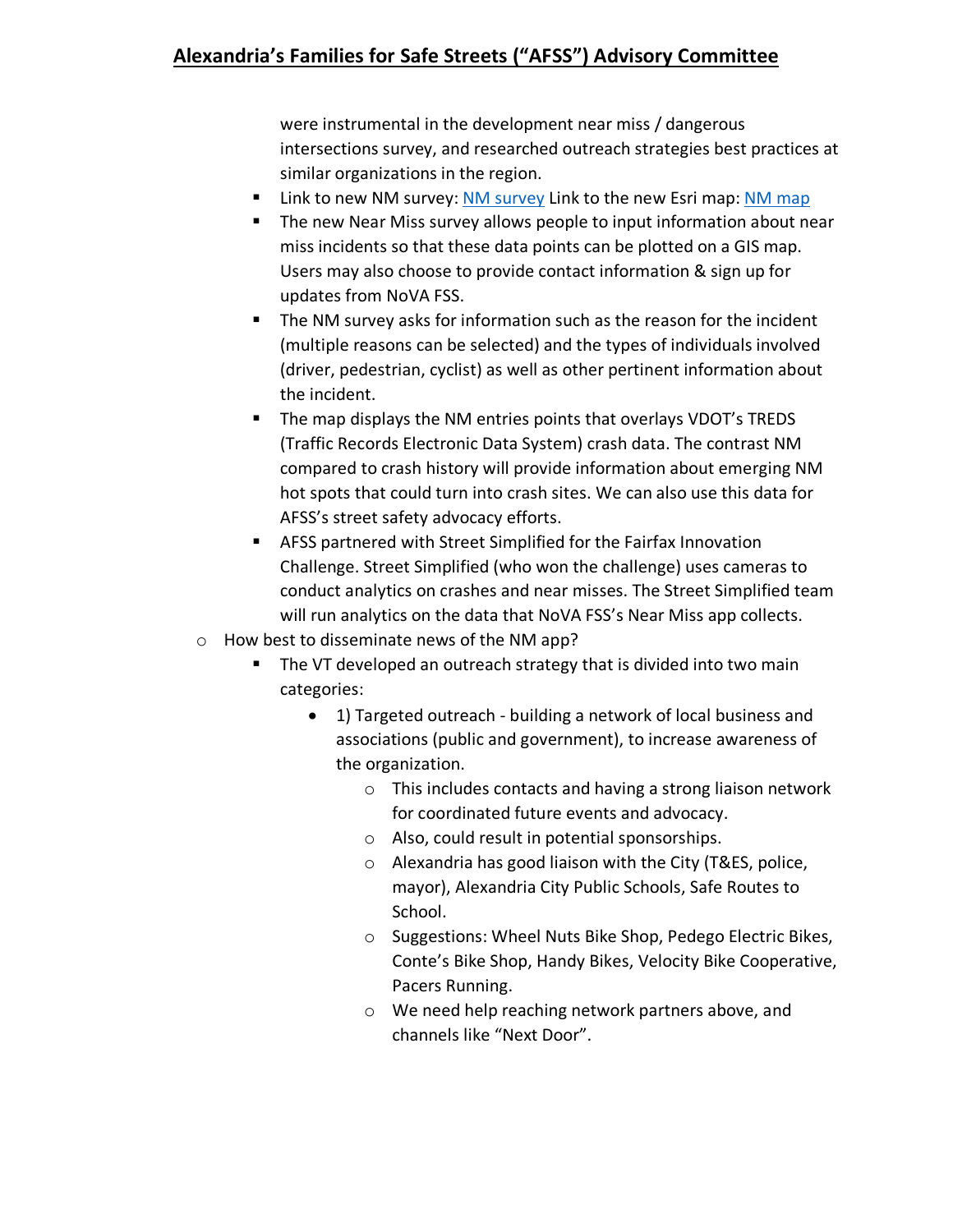## **Alexandria's Families for Safe Streets ("AFSS") Advisory Committee**

- 2) Traditional and Social Media (press releases, media contacts, mailing lists and newsletters, social media campaigns, easy website navigation).
	- $\circ$  Some of this has moved forward, in particular, the mailing list (MailChimp), Near Miss survey press release, the TV story from Jess Arnold CBS, and social media content that Bob manages.
- Discussion
	- Please share the survey with homeowners' associations.
	- We are also interested in having the announcement and survey translated. Barbara Morrow volunteered to assist with Spanish translation.
	- We are looking for volunteers to staff an AFSS table and spread the word at farmers markets across Alexandria.
	- Print out the flyer with the QR code and put them in bus shelters.
	- Although the survey is not a smartphone app, there is an easy way to save a website to a mobile device home screen similar to an app. Instructions on how to set it up are available here: [LINK](https://natomasunified.org/kb/add-website-to-mobile-device-home-screen/)

#### **New Business**

- Ramification for Vision Zero as a result of City Council elections and the Police Chief resignation.
	- $\circ$  Most of the winners of the election were generally supportive of multi-modal transportation, including Wilson and Aguirre,. There is still an election in November that they will have to win. Several of the newly nominated City Council candidates appear to understand the importance of a VZ plan.
	- $\circ$  Police Chief Mike Brown resigned. His last day will be end of June. Mike Brown has been very supportive of Families for Safe Streets so we will miss him but look forward to working with the new Chief
- **E** Letters regarding VDOT to Terry McAuliffe and Glenn Youngkin
	- $\circ$  Challenges with VDOT tend to be a bigger issue in Fairfax & Arlington than in Alexandria. VDOT controls most roads in Fairfax and several key roads in Arlington. In Alexandria, the only parts of the roads that VDOT controls are exit and onramps on highways.
	- $\circ$  NoVA FSS sent a letter to McAuliffe and will send a letter to Youngkin to request a meeting to discuss challenges with VDOT and discuss policies. Additional letters will be sent to state senators and delegates.
- Comments on the City's Vision Zero updated plan [VZ\\_AnnualProgressReport](https://www.alexandriava.gov/uploadedFiles/tes/info/VZ_AnnualProgressReport_Yr3CY2020%20combined.pdf)
	- o Alexandria recently published the annual progress report for year three of Vision Zero. A lot of the report is about COVID and its impact on how people travel and on staffing issues.